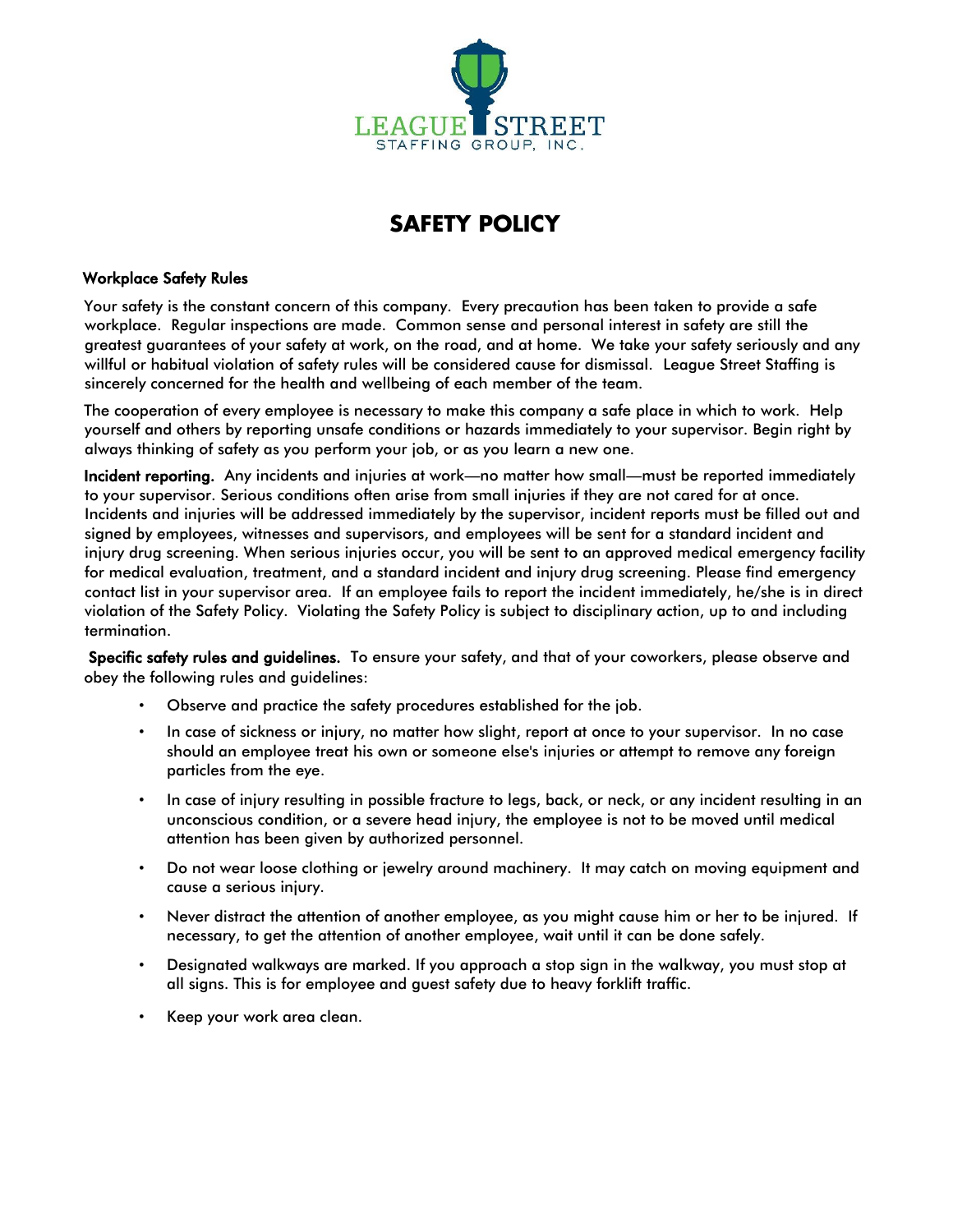

- Running and horseplay are strictly forbidden.
- Do not tamper with electric controls or switches.
- Do not operate machines or equipment until you have been properly instructed, certified, and authorized to do so by your supervisor.
- Do not engage in such other practices as may be inconsistent with ordinary and reasonable common sense safety rules.
- Report any UNSAFE condition or acts to your supervisor immediately. Take corrective action if you can to avoid an incident.
- HELP TO PREVENT INCIDENTS. Be aware of your environment, clean up or place signs when spills or leaks happen. Watch out for moving equipment.
- Use designated taped passages when moving from one place to another; never take hazardous shortcuts.
- Lift properly—use your legs, not your back. For heavier loads, ask for assistance.
- Do not adjust, clean, or oil moving machinery.
- Keep machine guards in their intended place.
- Do not throw objects.
- Clean up spilled liquid, oil, or grease immediately.
- Place trash and paper in proper containers. No food will be permitted outside of the designated break areas. No food or drinks are allowed on the forklifts at any time.

Safety checklist. It is every employee's responsibility to be on the lookout for possible hazards. If you spot one of the conditions on the following list—or any other possible hazardous situation—report it to your supervisor immediately.

- Slippery floors and walkways
- Tripping hazards
- Missing (or inoperative) entrance and exit signs and lighting
- Dangerously piled supplies or equipment
- Unlocked doors and gates
- Electrical equipment left operating
- Open doors on electrical panels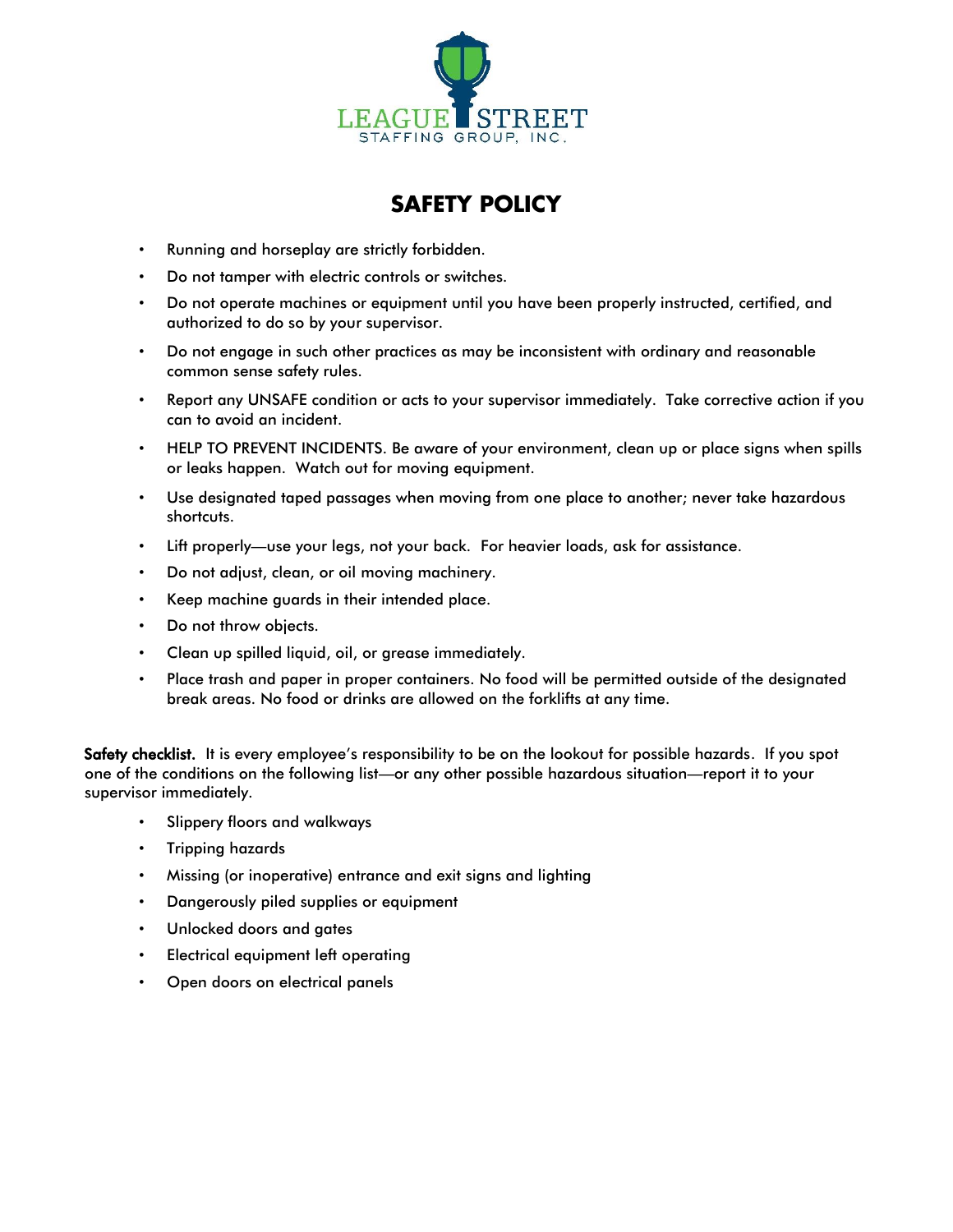

- Leaks of steam, water, oil, etc.
- Blocked aisles
- Blocked fire extinguishers, hose sprinkler heads
- Blocked fire doors
- Evidence of any equipment running hot or overheating
- Oily rags
- Roof leaks
- Directional or warning signs not in place
- Safety devices not operating properly

Safety equipment. Your supervisor will see that you receive the protective clothing and equipment required for your job. Use them as instructed and take care of them.

Good housekeeping. Your work location should be kept clean and orderly. Keep machines and other objects (merchandise, boxes, shopping carts, etc.) out of the center of aisles. Clean up spills, drips, and leaks immediately to avoid slips and falls.

Place trash in the proper receptacles. Stock pallets carefully so merchandise will not fall over upon employee contact.

### Pallet Jack Operations.

- If the unit is not functioning properly, supervisor should be notified immediately.
- ALWAYS use horn when entering the end of the racks, entering into open areas and entering pedestrian walkways.
- ALWAYS stop at marked stop signs when and when entering pedestrian walkways or heavy traffic.
- Keep product and materials stored and stacked in properly marked areas.
- NEVER use cell phone to talk on or to text. Cell phones should only be used during break times. No music is allowed in your work areas.
- NEVER get in a hurry and pull pallet jack erratically or too fast.
- ALWAYS ensure the load is properly centered and stable and secure from falling off.
- If you accidently bump or run into stacked product, ensure that the stack did not become unstable, posing a falling and crushing hazard to workers. Report this incident immediately.
- ALWAYS stack the product as set forth in the warehouse design and layout.